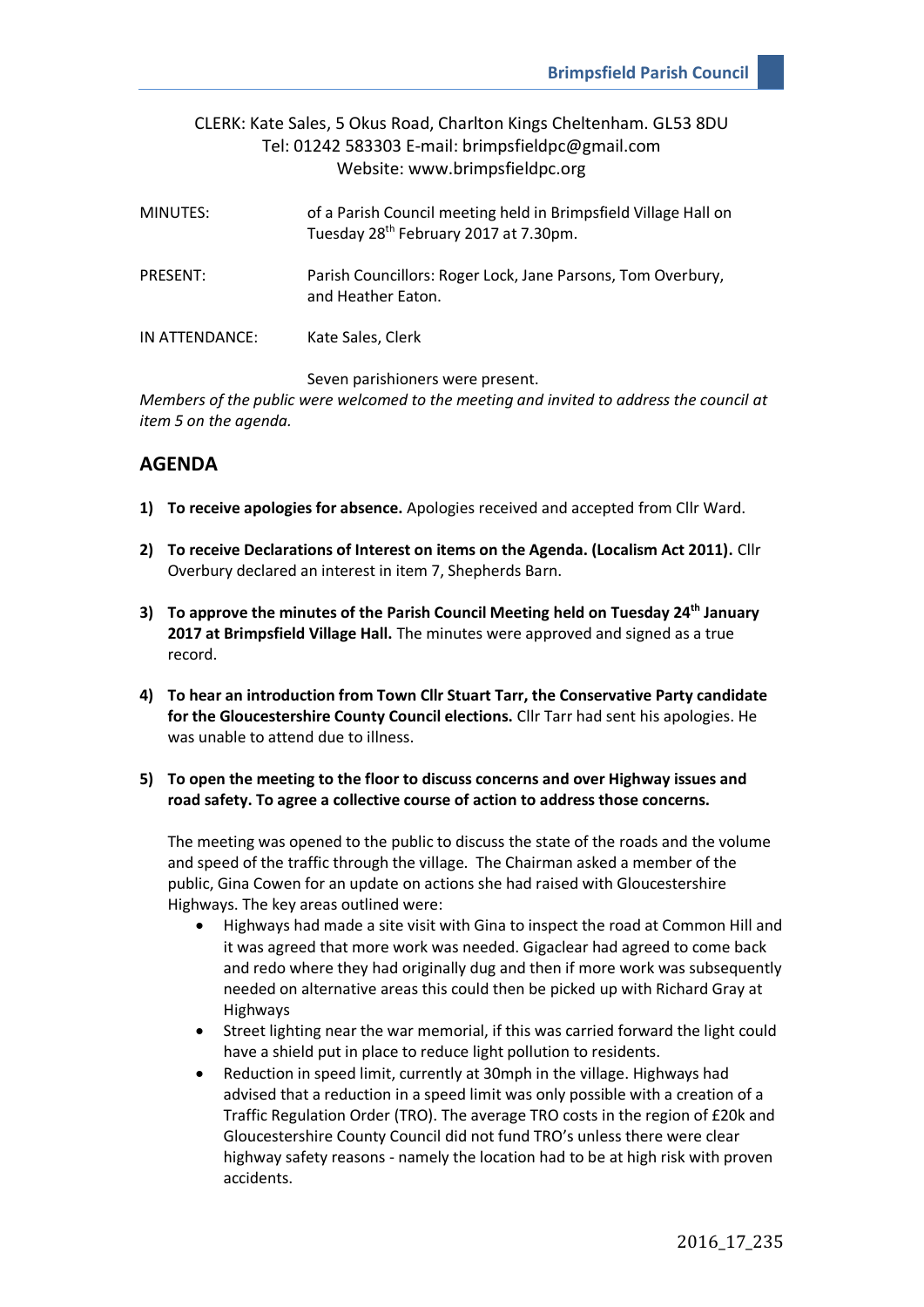- Picket fences could be installed to help reduce speeding some funding was available towards this option
- Volunteers for the Speedwatch were all trained and Gina would be organising a rota for this once it started getting a bit lighter. The scheme would run during the Spring and Summer.
- Temporary '20 is plenty' signs could be installed in the village.
- Bin labels could be obtained to help make drivers aware of the need to slow down.

The Council took the opportunity to thank Gina for all her work with Highways to date.

Issues raised by other residents included:

- Concern over light pollution from a possible street light being installed, causing a nuisance to neighbouring properties. Concern was also raised as to whether it was appropriate to have lighting due to the village being situated in a conservation area.
- The number of large lorries and vehicles going through the village. Gina advised that lorries over 7.5T were not allowed though and if anyone saw a vehicle of that size they should take the number plate down and report it to PSCO Andrea Shutt who would then investigate. Additionally aggressive behaviour and driving should also be reported to her.
- Concern over the speed of vehicles. The Chairman reminded the meeting that the speed limit was 60mph outside the village itself and unless a reduction could be obtained the only options were to make drivers aware of the risks of speeding in a residential area. These risks could be highlighted by leaving a child's bike out in view and other outdoor toys such as a football, scooter etc.
- Whether it was possible to tarmac passing-places as these were in bad condition from erosion and almost in some places unusable. It was noted that in tarmacking passing places the road would become a two-track road in places. This improvement in the road might have the negative effect of increasing traffic.

A discussion arose as to whether a one-way system could be implemented which could prevent vehicles turning off the Cowley roundabout and using the village as a cut-through. Access to the village would be through Birdlip and Common Hill.

After discussions, the following actions were agreed by the Parish Council:

- To engage in discussions with Highways about how to action a possible one-way system through Brimpsfield.
- Not to proceed at present with any street lighting.
- Not to proceed with the purchase/installation of picket fences due to the high cost.
- To invite district and county councillor members to the Annual Parish meeting so they could hear the parish's concerns and offer advice and support for their one-way initiative.

The Chairman then closed this item and the Parish Council continued their meeting.

### **Other Parish Council Business**

### **Matters Arising from previous meeting**

• Gigaclear cabinet – Garden Society costings for approval. It was agreed that this item would be removed from the agenda until after the Garden Society had next met.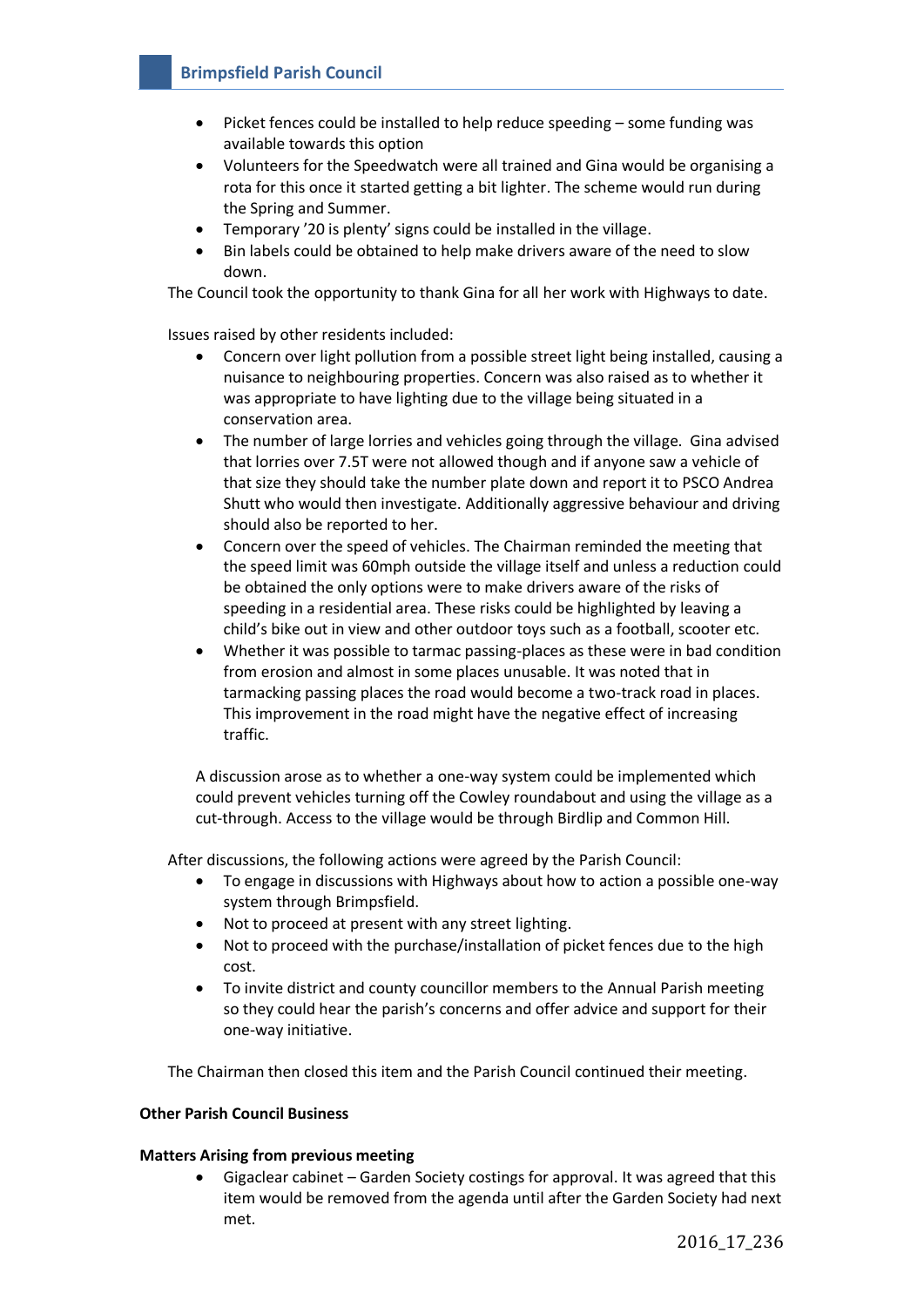- Lloyds History Book bank account closed and funds transferred. Cllr Overbury had been to the bank and this was now in hand.
- Precept submitted to Cotswold District Council.
- Letter sent to Gloucestershire County Council expressing concern over the removal and changes to local bus routes. The clerk had received a response from the County Council, outlining the new service and this was read out to the meeting.
- Church Warden contacted to discover whether he was happy to house the village strimmer. Cllr Overbury had spoken to the Church Warden and he was happy to house the strimmer. Cllr Overbury agreed to double check that the Warden was happy to have his details on the Parish website if any residents wished to contact him to use the equipment.
- Locked gate Gloucester Beeches -Brimpsfield Park contacted. Cllr Overbury confirmed he had spoken to Brimpsfield Park and the locked gate was not actually part of the footpath and so was not an issue.
- Buckingham Palace nominations. GAPTC had selected Cowley and Toddington Parish Councils as the members to attend the event.
- **6) To consider and note planning applications and agree responses:** For consideration

**Yew Tree Barn, Brimpsfield (17/00231/FUL) - Proposed garage extension.** The Parish Council had no objections to this application.

**Foxwood House, Climperwell Road, Brimpsfield (17/00475/FUL) - Conversion of existing storage space above garage to new bedroom**. The Parish Council had no objections to this application.

### For noting

**Badger House, Brimpsfield (16/05304/FUL) -** Erection of side extension to create 'granny' ancillary accommodation.

**Elterwater House Brimpsfield Gloucester (16/01724/FUL)** - Two storey rear extension. Application permitted by Cotswold District Council.

**Shepherd's Barn Syde Park Farm Caudle Green (16/03870/FUL)** - Full Application for Change of use of barn to dwelling, single storey lean-to extension, access track and associated site works. Application refused by Cotswold District Council.

**Calley House Caudle Green Cheltenham (16/05311/TPO)** - Felling of T1 beech tree due to tree being too close to the property. Application permitted by Cotswold District Council.

**Redro Climperwell Road Brimpsfield (17/00023/TCONR)** - Works to trees in conservation areas for Removal of 3 thuja trees due to excessive size and close proximity to house and out building also excessive shading to neighbouring property. Application permitted by Cotswold District Council.

**The Old Croft Climperwell Road Brimpsfield (17/00183/TCONR)** – Removal of Conifer Tree (next to garage). Application permitted by Cotswold District Council.

### Enforcement

**Hermits Corner, The Common, Brimpsfield (16/02014/FUL) and Appeal (16/00020/ENF) - Alterations to outbuilding to enclose space under the roof, addition of window and insulation to roof and walls (retrospective).** The appeal is dismissed and the enforcement notice was upheld.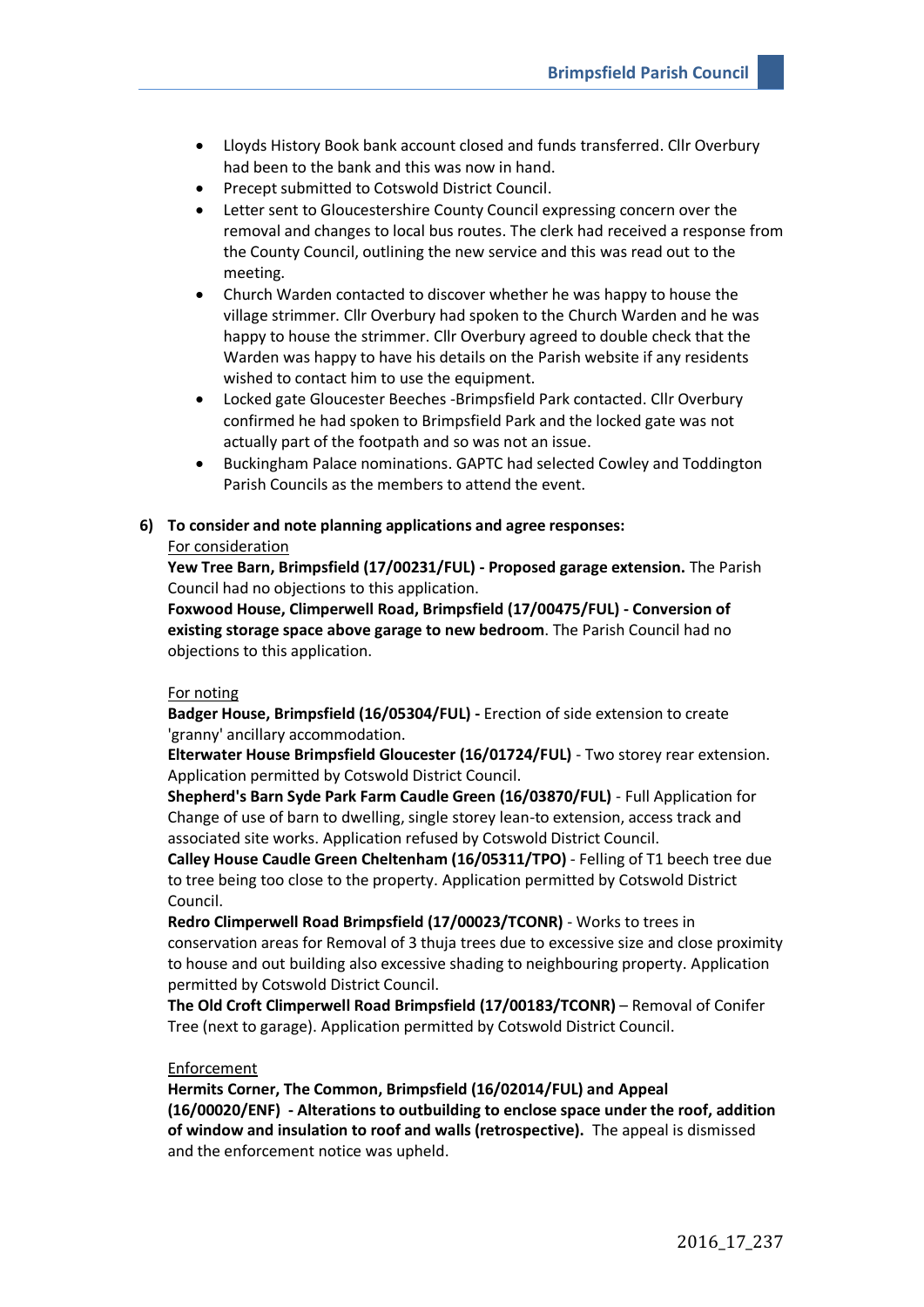### **7) Highways issues update (if not covered under item 5 on the agenda).**

- Confirmation from Police that the 'Access to Villages only. Unsuitable for through traffic and HGV's' sign off the Nettleton Bottom roundabout is an advisory sign and is therefore not enforceable.
- **8) To discuss possible funding options available to the Parish Council for a village Defibrillator.**

After discussions, the Council agreed that this was not priority and so no further action was to be taken.

### **9) Finances**

### **9.1 To receive current state of accounts and bank reconciliation.**

A statement of accounts was accepted and approved. A bank reconciliation was also approved.

| BPC EXP vs BUDGET 2016-17                   |                              |  | <b>BRIMPSFIELD PARISH COUNCIL</b> |              |              |              |                 |                                                                       |
|---------------------------------------------|------------------------------|--|-----------------------------------|--------------|--------------|--------------|-----------------|-----------------------------------------------------------------------|
|                                             |                              |  |                                   |              |              |              |                 |                                                                       |
|                                             |                              |  |                                   | Actual       | Antic.       | <b>Total</b> | Spend vs        |                                                                       |
|                                             |                              |  |                                   | Income /     | Income /     | Income /     | <b>Budget</b>   |                                                                       |
|                                             |                              |  | <b>Budget</b>                     | Spend to     | Spend from   | Spend to     | to              |                                                                       |
|                                             |                              |  | 2016/17                           | 31.01.17     | 01.02.17     | 31.3.17      |                 | 31.3.17 Comment                                                       |
|                                             |                              |  |                                   |              |              |              |                 |                                                                       |
| Precept                                     |                              |  | 4524.32                           | 4524.00      | 0.32         | 4524.32      |                 |                                                                       |
|                                             | Council Tax Support Grant    |  | 115                               | 115.00       | 0.00         | 115.00       |                 |                                                                       |
|                                             | Sale of History books        |  |                                   | 0.00         | 0.00         | 0.00         |                 |                                                                       |
| <b>Bank interest</b>                        |                              |  | 1.00                              | 1.30         | 0.30         | 1.60         |                 |                                                                       |
| VAT refund                                  |                              |  | 99.40                             | 87.35        | 12.05        | 99.40        |                 |                                                                       |
| Other                                       |                              |  |                                   | 0.00         | 0.00         | 0.00         |                 |                                                                       |
| Electricity wayleave                        |                              |  | 30.00                             | 0.00         | 30.00        | 30.00        |                 |                                                                       |
|                                             |                              |  | 4769.72                           | 4727.65      | 42.67        | 4770.32      |                 |                                                                       |
|                                             |                              |  |                                   |              |              |              |                 |                                                                       |
| Hire of Village Hall                        |                              |  | 200.00                            | 0.00         | 200.00       | 200.00       | 0.00            |                                                                       |
| Insurance                                   |                              |  | 300.00                            | 276.49       | 0.00         | 276.49       | 23.51           |                                                                       |
| <b>Specialist Advice</b>                    |                              |  | 300.00                            | 0.00         | 300.00       | 300.00       | 0.00            |                                                                       |
| Grants /Donations                           |                              |  | 200.00                            | 0.00         | 200.00       | 200.00       | 0.00            |                                                                       |
|                                             | Maintenance & repairs        |  | 0.00                              | 0.00         | 0.00         | 0.00         | 0.00            |                                                                       |
| <b>Audit Costs</b>                          |                              |  | 80.00                             | 80.00        | 0.00         | 80.00        | 0.00            |                                                                       |
| Elections                                   |                              |  | 0.00                              | 0.00         | 0.00         | 0.00         | 0.00            |                                                                       |
|                                             | Grass Cutting - Brimpsfield  |  | 160.00                            | 260.00       | 0.00         | 260.00       | $-100.00$       | Overspend due to extra cutting                                        |
|                                             | Grass Cutting - Caudle Green |  | 840.00                            | 840.00       | 0.00         | 840.00       | 0.00            |                                                                       |
|                                             | GAPTC / Subscription         |  | 100.00                            | 138.53       | 35.00        | 173.53       | $-73.53$        | Overspend due to ICO reg from<br>2015/16 being paid this current year |
|                                             |                              |  |                                   |              |              |              |                 | Overspend due to £330 from 2015/16                                    |
|                                             | Clerk's Salary (incl PAYE)   |  | 1950.00                           | 2061.21      | 344.76       | 2405.97      | $-455.97$       | financial yr showing in this current yr                               |
| Clerk's Expenses                            |                              |  | 225.00                            | 219.60       | 5.40         | 225.00       | 0.00            |                                                                       |
|                                             | Payroll Management           |  | 110.00                            | 45.00        | 65.00        | 110.00       | 0.00            |                                                                       |
| Training                                    |                              |  | 200.00                            | 23.75        | 176.25       | 200.00       | 0.00            |                                                                       |
| Village Hall Grant                          |                              |  | 300.00                            | 0.00         | 300.00       | 300.00       | 0.00            |                                                                       |
| Section 137                                 |                              |  | 25.00                             | 0.00         | 25.00        | 25.00        | 0.00            |                                                                       |
| VAT Paid                                    | Un-budgeted expenditure      |  | 0.00<br>0.00                      | 0.00<br>2.41 | 0.00<br>0.00 | 0.00<br>2.41 | 0.00<br>$-2.41$ |                                                                       |
|                                             |                              |  |                                   |              |              |              |                 |                                                                       |
| <b>TOTALS</b>                               |                              |  | 4990.00                           | 3946.99      | 1651.41      | 5598.40      | $-608.40$       |                                                                       |
|                                             |                              |  |                                   |              |              |              |                 |                                                                       |
|                                             |                              |  |                                   |              |              |              |                 |                                                                       |
|                                             |                              |  |                                   |              |              | 5850.77      |                 |                                                                       |
| Reserves as at 1.4.16<br>Income during year |                              |  |                                   | 4770.32      |              |              |                 |                                                                       |
| Expenditure during year                     |                              |  |                                   | 5598.40      |              |              |                 |                                                                       |
| Antic. reserves at year end                 |                              |  |                                   | 5022.69      |              |              |                 |                                                                       |
|                                             |                              |  |                                   |              |              |              |                 |                                                                       |
| (minus late 2015/16 salary payments)        |                              |  |                                   |              |              | 495.69       |                 |                                                                       |
| Adj. year end reserves                      |                              |  |                                   |              | 4527.00      |              |                 |                                                                       |
|                                             |                              |  |                                   |              |              |              |                 |                                                                       |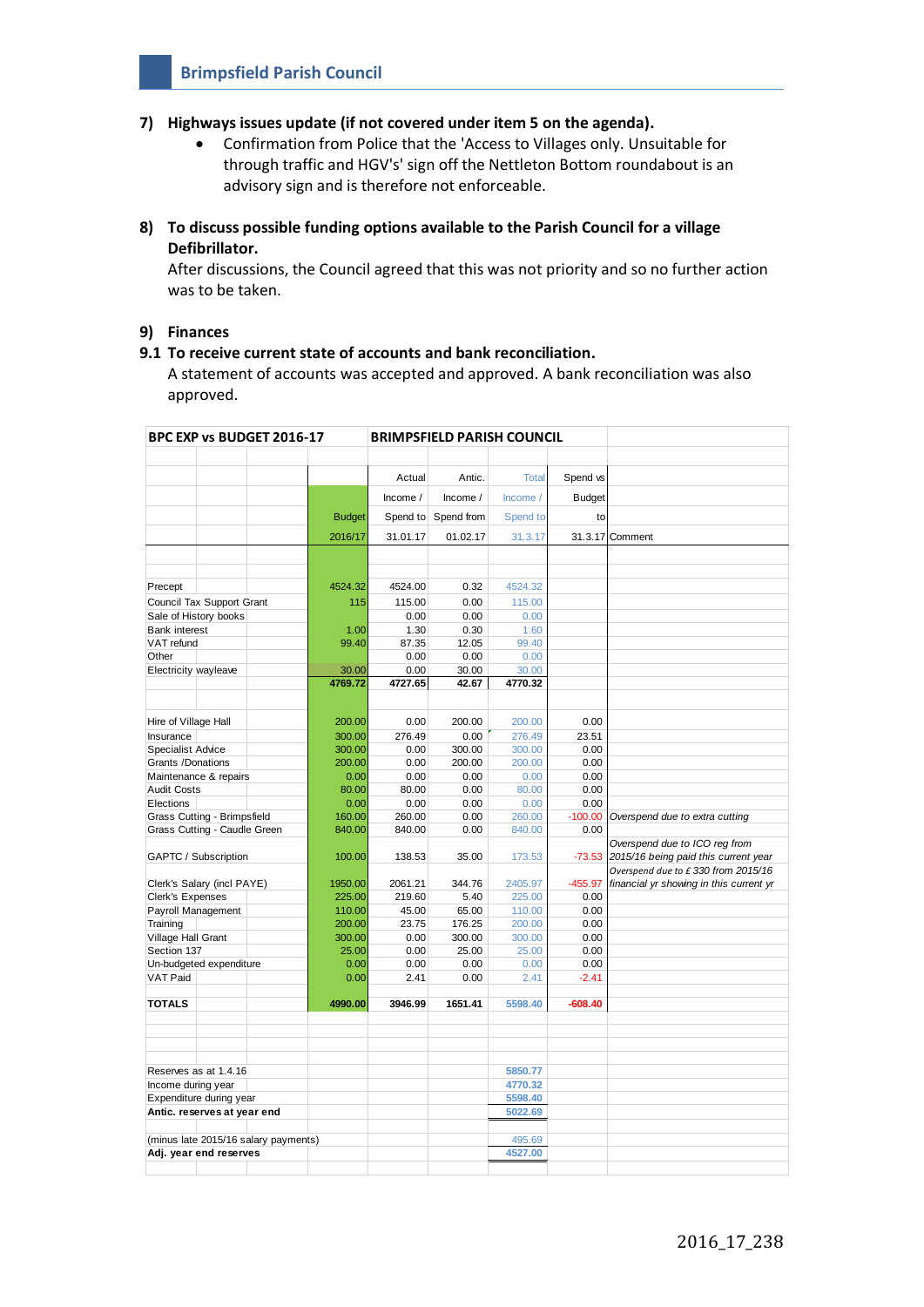|                                                      |                                     |            |                                       | <b>Bank Reconciliation</b>        |  |   |                |           |           |           |
|------------------------------------------------------|-------------------------------------|------------|---------------------------------------|-----------------------------------|--|---|----------------|-----------|-----------|-----------|
|                                                      |                                     |            |                                       |                                   |  |   |                |           |           |           |
| Period to 21st February 2017                         |                                     |            |                                       |                                   |  |   |                |           |           |           |
|                                                      |                                     |            |                                       |                                   |  |   |                |           |           |           |
| Current account 00237343                             |                                     |            |                                       |                                   |  |   |                |           |           |           |
|                                                      | Balance as per statement 21.02.17   |            |                                       |                                   |  |   |                | £         | 4,310.54  |           |
|                                                      | Outstanding receipts in period      |            |                                       |                                   |  |   |                |           |           |           |
|                                                      |                                     |            | cha                                   | 384                               |  |   | £1,100.00      |           |           |           |
|                                                      |                                     |            |                                       | 387                               |  | £ | 22.50          | £         | 1,122.50  |           |
|                                                      | Unpresented Payments in period      |            |                                       |                                   |  |   |                |           |           |           |
|                                                      |                                     |            | n/a                                   |                                   |  | £ | $\blacksquare$ | £         |           |           |
|                                                      |                                     |            | <b>Balance at 31st January 2017</b>   |                                   |  |   |                |           | £3,188.04 |           |
|                                                      | Deposit account 07001337            |            |                                       |                                   |  |   |                |           |           |           |
|                                                      |                                     |            |                                       | Balance as per statement 31.01.17 |  |   |                | £         | 3,140.76  |           |
|                                                      |                                     |            | Outstanding receipts in period        |                                   |  |   |                |           |           |           |
|                                                      |                                     | <b>NIL</b> |                                       |                                   |  |   |                | £         |           |           |
|                                                      | Payments in period                  |            |                                       |                                   |  |   |                |           |           |           |
|                                                      |                                     | <b>NIL</b> |                                       |                                   |  |   |                | £         |           |           |
|                                                      | <b>Balance at 31st January 2017</b> |            |                                       |                                   |  |   |                |           | £3,140.76 |           |
|                                                      |                                     |            |                                       |                                   |  |   |                |           |           |           |
|                                                      |                                     |            | <b>History Group account 01359353</b> |                                   |  |   |                |           |           |           |
|                                                      |                                     |            | Balance as per statement 31.01.17     |                                   |  |   |                | £         | 333.14    |           |
|                                                      | Receipts in period                  |            |                                       |                                   |  |   |                |           |           |           |
|                                                      |                                     | NIL        |                                       |                                   |  |   |                | £         |           |           |
|                                                      | Payments in period                  |            |                                       |                                   |  |   |                |           |           |           |
|                                                      |                                     | <b>NTI</b> |                                       |                                   |  |   |                | £         |           |           |
|                                                      |                                     |            | <b>Balance at 31st January 2017</b>   |                                   |  |   |                | £         | 333.14    |           |
|                                                      |                                     |            |                                       |                                   |  |   |                |           |           |           |
| <b>Total Balance</b>                                 |                                     |            |                                       |                                   |  |   |                |           |           | £6,661.94 |
|                                                      |                                     |            |                                       |                                   |  |   |                |           |           |           |
| <b>Cash Book Summary</b><br>Opening Balance 01.04.16 |                                     |            |                                       |                                   |  |   | £              | 5,850.77  |           |           |
|                                                      | Add receipts to date                |            |                                       |                                   |  |   |                | E         | 4,758.16  |           |
|                                                      | Less Payments to date               |            |                                       |                                   |  |   |                | £         | 3,946.99  |           |
| <b>Cash Book Balance</b>                             |                                     |            |                                       |                                   |  |   |                | £6,661.94 |           |           |
|                                                      |                                     |            |                                       |                                   |  |   |                |           |           |           |
|                                                      | <b>Reconciled Balance</b>           |            |                                       |                                   |  |   |                |           |           | £6,661.94 |
|                                                      |                                     |            |                                       |                                   |  |   |                |           |           |           |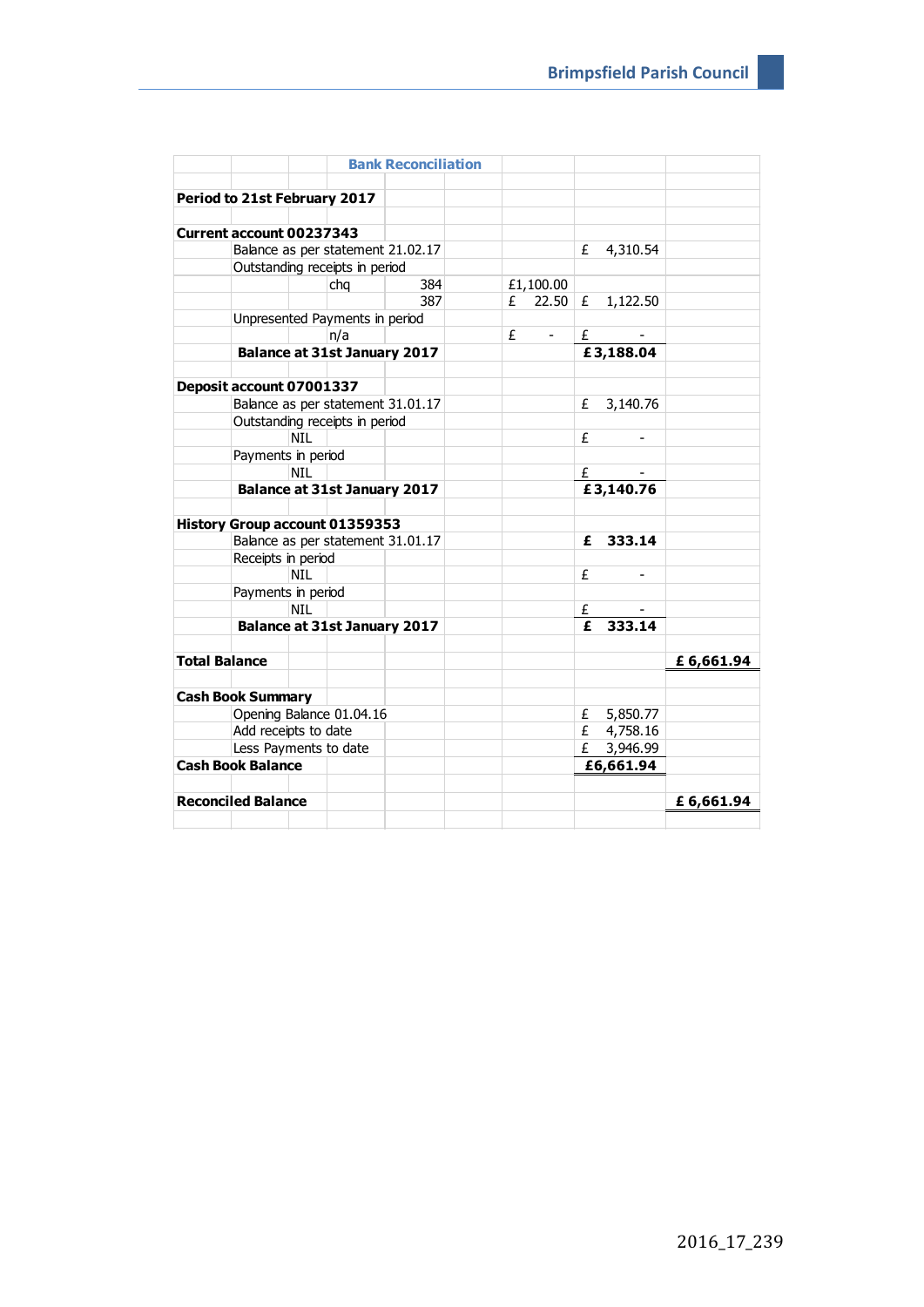### **9.2 To approve payments and to note receipts.**

The following were noted and approved.

| The following payments were made between meetings |                             |                                |                    |                        |  |  |  |  |  |
|---------------------------------------------------|-----------------------------|--------------------------------|--------------------|------------------------|--|--|--|--|--|
| Chq no                                            | Payee                       | <b>Purpose</b>                 | Auth               | <b>Cheque</b><br>value |  |  |  |  |  |
| No payments made between meetings                 |                             |                                |                    |                        |  |  |  |  |  |
| The following payments to be approved             |                             |                                |                    |                        |  |  |  |  |  |
| Chq no                                            | Payee                       | <b>Purpose</b>                 | Auth               | Cheque<br>value        |  |  |  |  |  |
| 389                                               | K Sales                     | Expenses                       | LG (FP)A 1963 s.5) | 30.62                  |  |  |  |  |  |
| 390                                               | <b>HMRC</b>                 | PAYE for February & March 2017 | LGA 1972 s.112     | 1.20                   |  |  |  |  |  |
| 391                                               | K Sales                     | Clerk's salary - Feb           | LGA 1972 s.112     | 172.38                 |  |  |  |  |  |
| 392                                               | K Sales                     | Clerk's salary – Mar $*$       | LGA 1972 s.112     | 172.38                 |  |  |  |  |  |
| 393                                               | <b>PATA Payroll</b>         | Payroll services Jan-Mar       | LGA 1972 s.111     | 22.50                  |  |  |  |  |  |
| 394                                               | Information<br>Commissioner | Data Protection renewal        | LGA 1974 s.143     | 35.00                  |  |  |  |  |  |

\*Post-dated cheque as no meeting in March

**10) To confirm clerk's working hours as 5 hours per week as from the 1st April 2017.** This was confirmed and agreed.

### **11) To confirm the date of the Annual Parish Meeting and to discuss format.**

The date of the Annual Parish Meeting was confirmed as the 25<sup>th</sup> April 2017. A more informal style was decided upon with refreshments being served. Reports from the County Councillor, District Councillor and Chairman would be presented. *ACTION: Clerk to invite County and District Councillors and ask if they would like to present reports.*

### **12) To confirm the Parish Council Meeting dates for the year 2017/18.**

The dates for 2017/18 were confirmed as:

- $\bullet$  July  $11^{\text{th}}$  2017
- $\bullet$  October 17<sup>th</sup> 2017
- 23<sup>rd</sup> January 2018
- March 20<sup>th</sup> 2018 (Annual Parish Meeting)
- May 15<sup>th</sup> 2018 (Annual Parish Council Meeting)

*ACTION: CLEK to book dates in with the Village Hall.*

### **13) To note recent correspondence and agree responses**

• Gloucestershire County Council grant for activities commemorating the end of WWI. For information only

### **14)Items for information only**

*NOTE: no decisions can be made on items raised in this section. Discussions can lead to items being included on the Agenda for the next meeting only.*